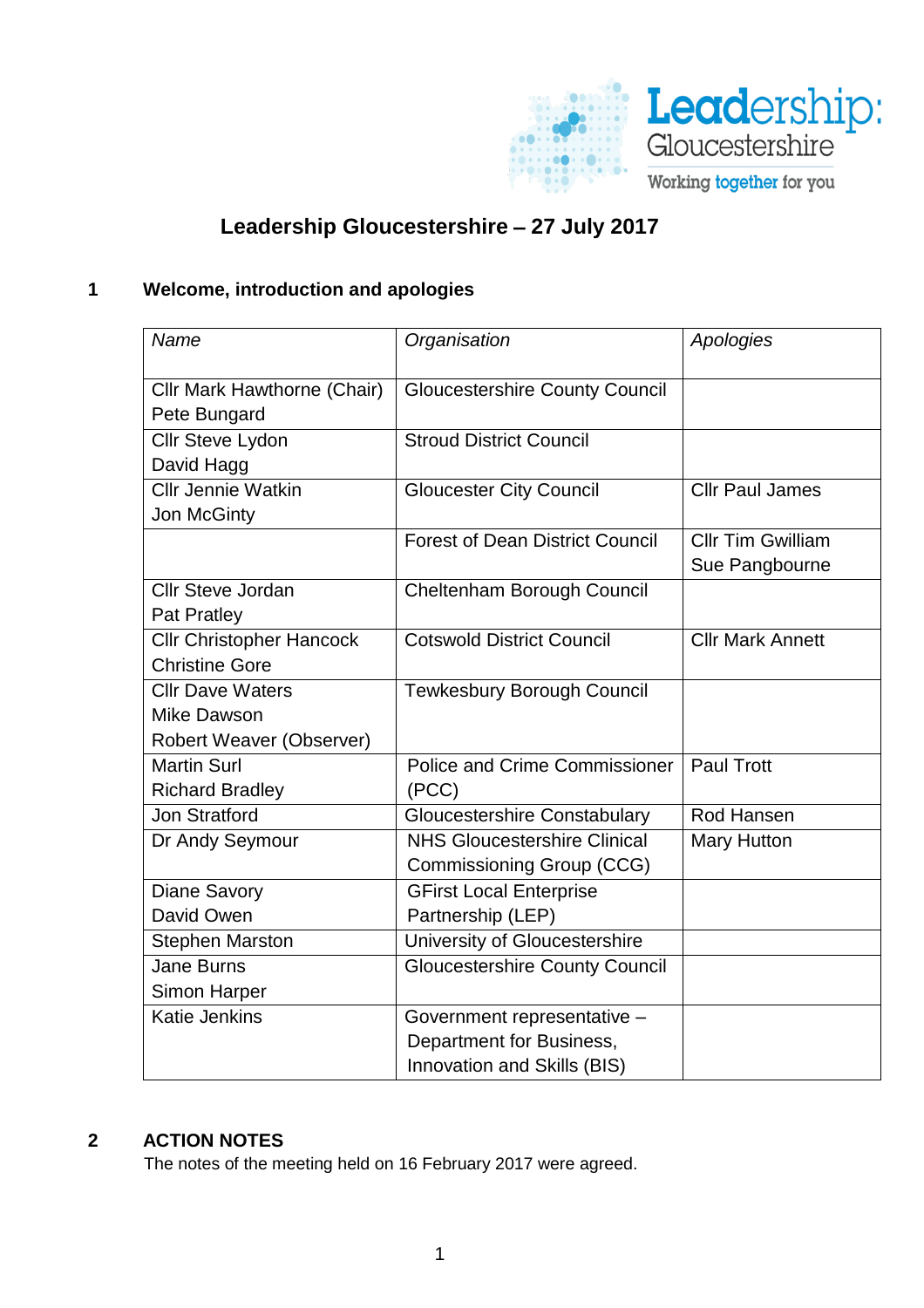#### **3 MATTERS ARISING**

a) Business Rates Retention Scheme

The report prepared by David Hagg was noted. It was understood that the Government might still pursue local business rate retention but it would not be through primary legislation.

b) Gloucestershire Moves

The report prepared by Jon McGinty was noted. The Gloucestershire Moves bid had been shortlisted and was one of 19 bids being considered by Sport England. Active Gloucestershire remained confident that its bid for funding would be successful. An announcement regarding the bids made nationally was likely in September.

c) Strategic Planning

In presenting the report, Mike Dawson noted that the role of the Strategic Planning Coordinator fell into two areas: co-ordination as new development plans were put together and pulling together a shared evidence base to support spatial planning in the county. The role would not impact on the autonomy of individual planning authorities. He believed that it might be worthwhile for the county to explore with the DCLG the potential for a Strategic Development Statement for Gloucestershire.

He explained that the terms of reference of the Economic Growth Joint Committee would need to be adjusted to cover the governance arrangements around the new role. This would include setting up a Strategic Planning Leaders' Board to provide direction and monitor progress.

It was suggested that £5,000 be provided by each District Council and the LEP with the County Council providing matching funding of £35,000. Total annual funding would therefore amount to £70,000 for the duration of the post but this would not cover the one-off recruitment costs. These costs would be shared between the partners at the same rate of apportionment as the annual cost of the post.

There was support for the approach suggested. Partners were anxious that links were made between spatial planning, the Strategic Economic Plan and Vision 2050.

Further discussions would take place on the hosting arrangements. David Owen indicated that the LEP was prepared to host the new post.

*It was agreed:*

- *i) To support the creation of a Strategic Planning Coordinator role.*
- *ii) To fund the post in line with the recommendations in the report.*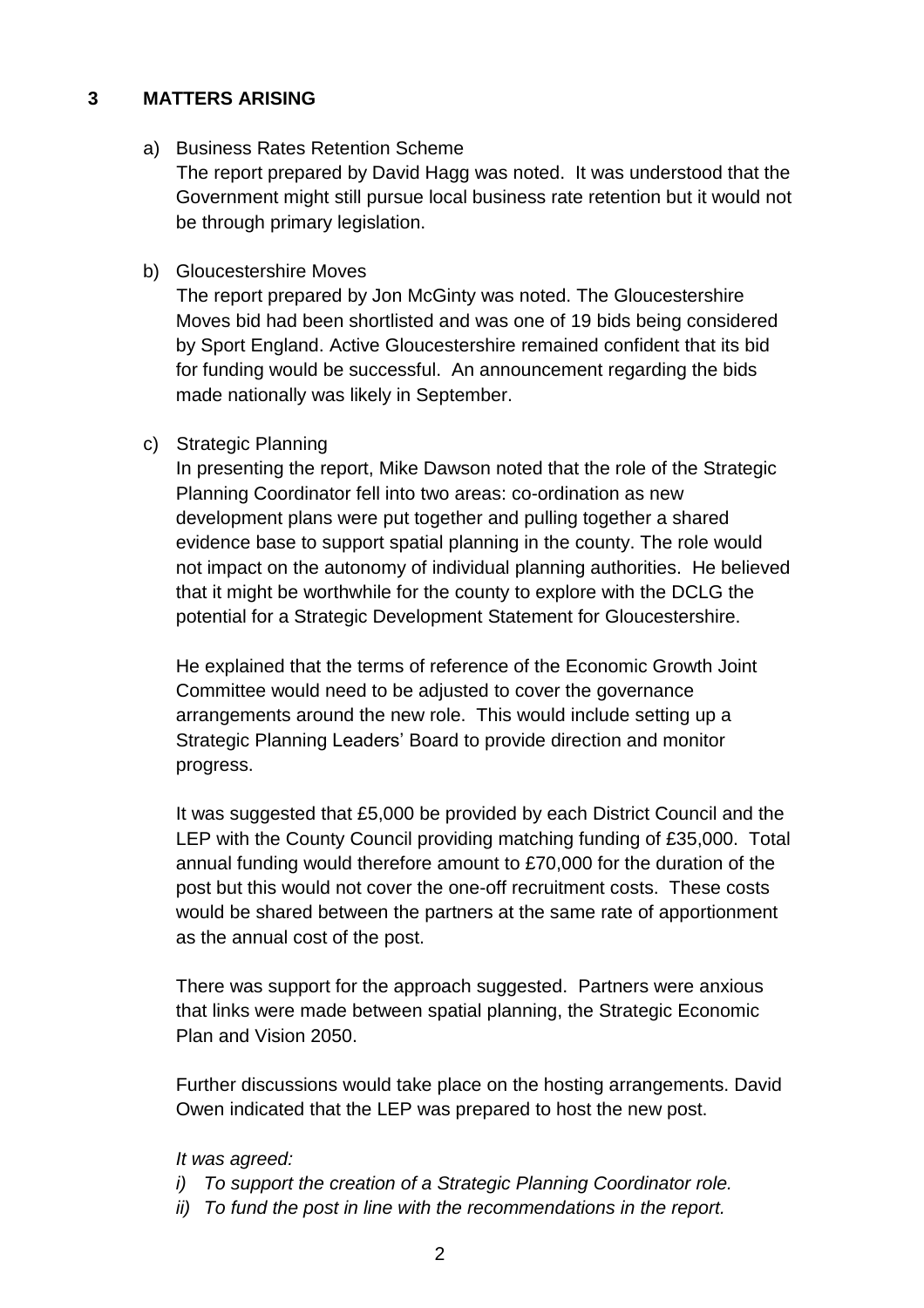- *iii) Recruitment costs to be funded separately and shared between the partners at the same rate of apportionment as the annual cost of the post.*
- *iv) To request officers to provide a report to the Economic Growth Joint Committee setting out the detailed governance arrangements.*
- *v) To make arrangements to complete the recruitment and hosting arrangements for the new post.*
- *vi) To request officers to open a dialogue with the DCLG to explore the potential for a pilot Strategic Development Statement for Gloucestershire.*

A report from the officer working group would be presented at the next meeting on progress with recruitment and hosting of the post. *Action – Mike Dawson*

### **4 VISION 2050 AND LEADING PLACES**

Pete Bungard explained that Vision 2050 was a Leadership Gloucestershire project and Leading Places was a national programme which the University of Gloucestershire was part of. The two projects had been brought together to consider where Gloucestershire needed to be in 2050.

Stephen Marston advised that the development of Vision 2050 could be thought of the 'what' and 'why' and the process of Leading Places the 'how'. Two workshops had been held attended by a broad range of leaders from the public sector, businesses and the university. It was proposed that a 'Big Conversation' should be held to seek views on Vision 2050.

The programme would be made up of three parts:

- i) The 'Big Conversation': an innovative public engagement exercise to be launched in the Autumn.
- ii) A process to assess the impact of the ideas in Vision 2050 as a way of informing judgements about priorities.
- iii) An exercise to test the leadership models in the county for taking Vision 2050 forward.

A project manager would need to be appointed and a steering group put in place to oversee the programme. Overall expenditure was anticipated to be in the region of £200,000 but it was recognised that more detailed costings would need to be provided.

Pete Bungard advised that around £120,000 remained available in the Leadership Gloucestershire 'pot' (from historic partnership grants) and there had been previous agreement that Leadership Gloucestershire members would each contribute £10,000 towards priorities. District Councils and the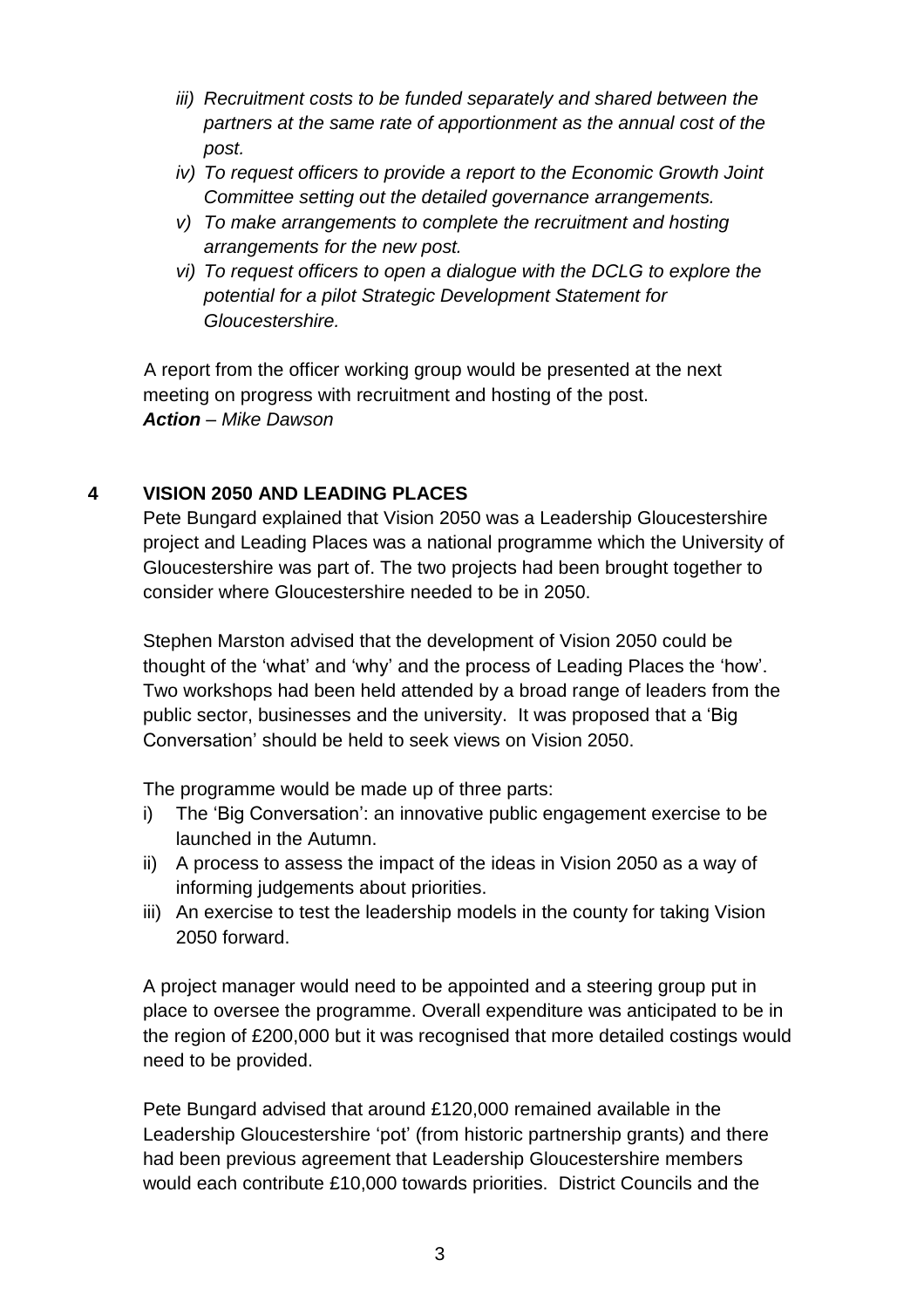LEP had already committed £5,000 each for the Strategic Planning Coordinator leaving £5,000 towards Vision 2050.

David Hagg advised that a report would be provided to a future meeting of the Economic Growth Joint Committee regarding the use of funds generated through the business rates pool. He was not sure of the level of funding available but there had been a previous suggestion that funding could be provided for the Strategic Planning Coordinator post.

There was general support from partners for the Vision 2050 programme although the following issues were raised during the discussion:

- a) No voluntary and community sector involvement in the workshops.
- b) Making it a journey towards 2050 so that local people can relate to what's being proposed.
- c) Breaking away from what's happening in the next five years and doing an aspirational piece of work on what local people want Gloucestershire to look like in 2050.
- d) Being careful not to cut across other sensitive consultation and engagement exercises relating to the Sustainability and Transformation Partnership (STP), Joint Core Strategy (JCS) and the 'Big Conversation' being undertaken by Gloucester City Council.
- e) Putting in place suitable governance arrangements including a steering group for the programme.
- f) Making sure that a proper funding model is in place with detailed costings.
- g) Ensuring that there is wide engagement across the county including the six MPs in the county.

*The partners agreed in principle to support the project subject to the issues, particularly around governance and funding, being addressed. In the interim period, the County Council would bridge the funding gap subject to checking any major items of expenditure and ensuring that appropriate use was made of in-house resources.* 

A report would be provided to the next meeting setting out the detailed costings, funding, engagement proposals, launch date and make-up of the steering group.

*Action – Stephen Marston and Simon Harper (to send out invoices to the District Councils and the LEP)*

# **5 COMMUNITY SAFETY – SAFER GLOUCESTERSHIRE**

In presenting the report, Richard Bradley advised that the first meeting of Safer Gloucestershire had recently been held. Stewart Edgar, Chief Fire Officer and Operations Director at the County Council, had been appointed chair.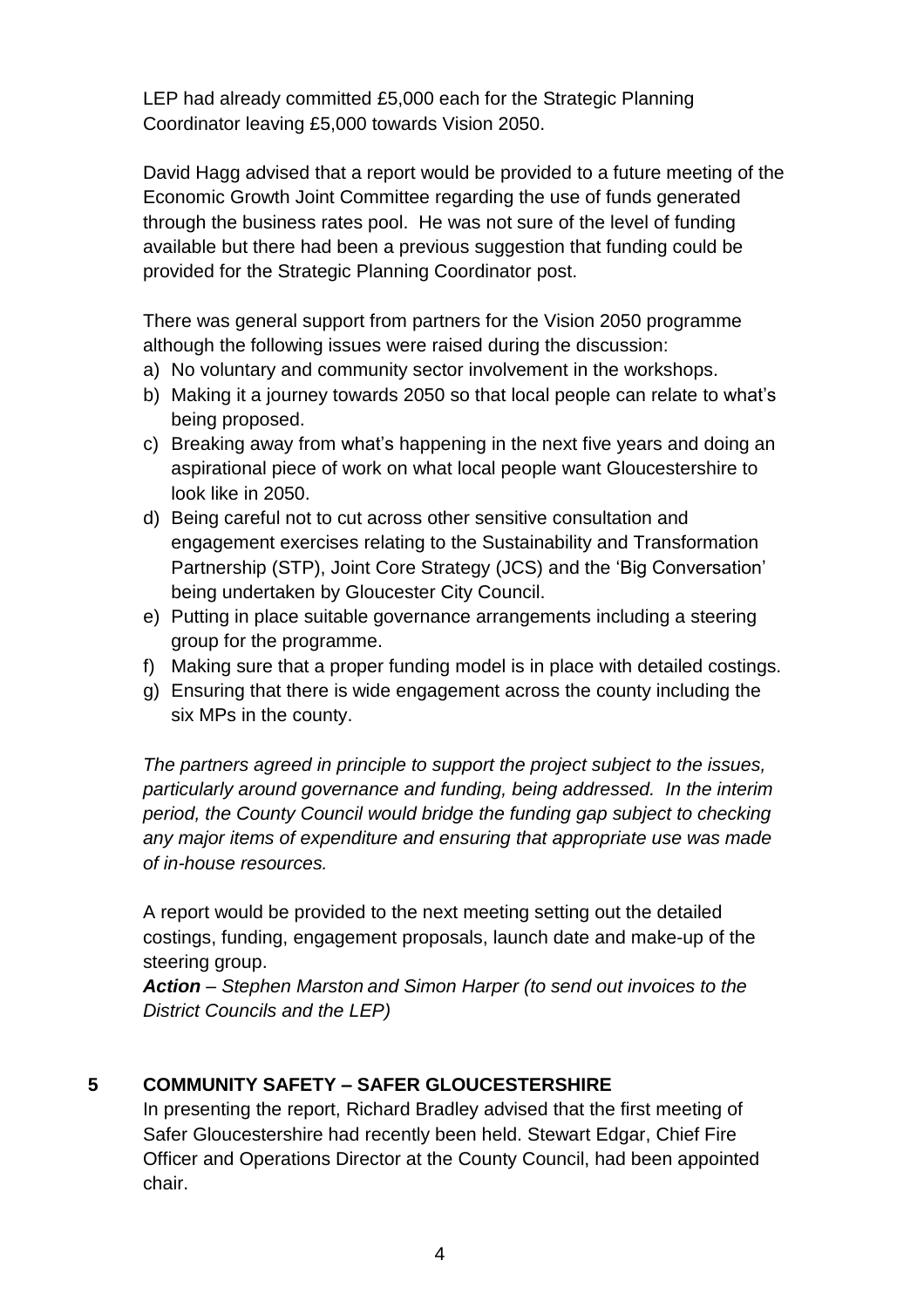Answering questions, he explained that in order to keep the size of Safer Gloucestershire manageable representation was through officers. He confirmed that wider political engagement would take place through other means including events held across the county.

### **6 HOUSING INFRASTRUCTURE FUND**

Jon McGinty advised that the DCLG had announced a new housing infrastructure fund amounting to £2.3 billion to support local authorities in providing infrastructure to deliver new housing. Bids for up to £10 million could be made through the Marginal Viability Fund and bids of up to £400 million could be made through the Forward Planning Fund. A report would be provided to the meeting of the Economic Growth Joint Committee on 6 September 2017.

Bids could only be put forward for projects which related directly to current development plans.

A meeting of the officer group would be held shortly and this would provide an opportunity to share information and review the guidance from the DCLG.

Cllr Steve Jordan referred to the potential for a bid related to the 6,000 new homes planned for Junction 10.

Cllr Mark Hawthorne felt that it would be beneficial to have a list of infrastructure projects that were ready 'on the shelf' when opportunities arose. He hoped that this would be addressed.

# **7 CHILD PROTECTION SERVICES**

A report on the outcome on the recent Ofsted inspection of local authority services for children in need of help and protection, children looked after and care leavers and wider Children's Services issues had been circulated with the agenda.

Pete Bungard explained that it was important to differentiate between:

- a) Single agency failure for the County Council and Gloucestershire Constabulary with specific issues identified around capacity, capability and management.
- b) Opportunities for improved multi-agency working on prevention to ensure that vulnerable young people did not fall through the gaps.

PCC Martin Surl stated that he had updated the Police and Crime Panel on the HMIC report on child protection. He believed that the HMIC report needed to be read in conjunction with the Ofsted report as both reports referred to the same vulnerable young people. He was proposing to hold a summit with key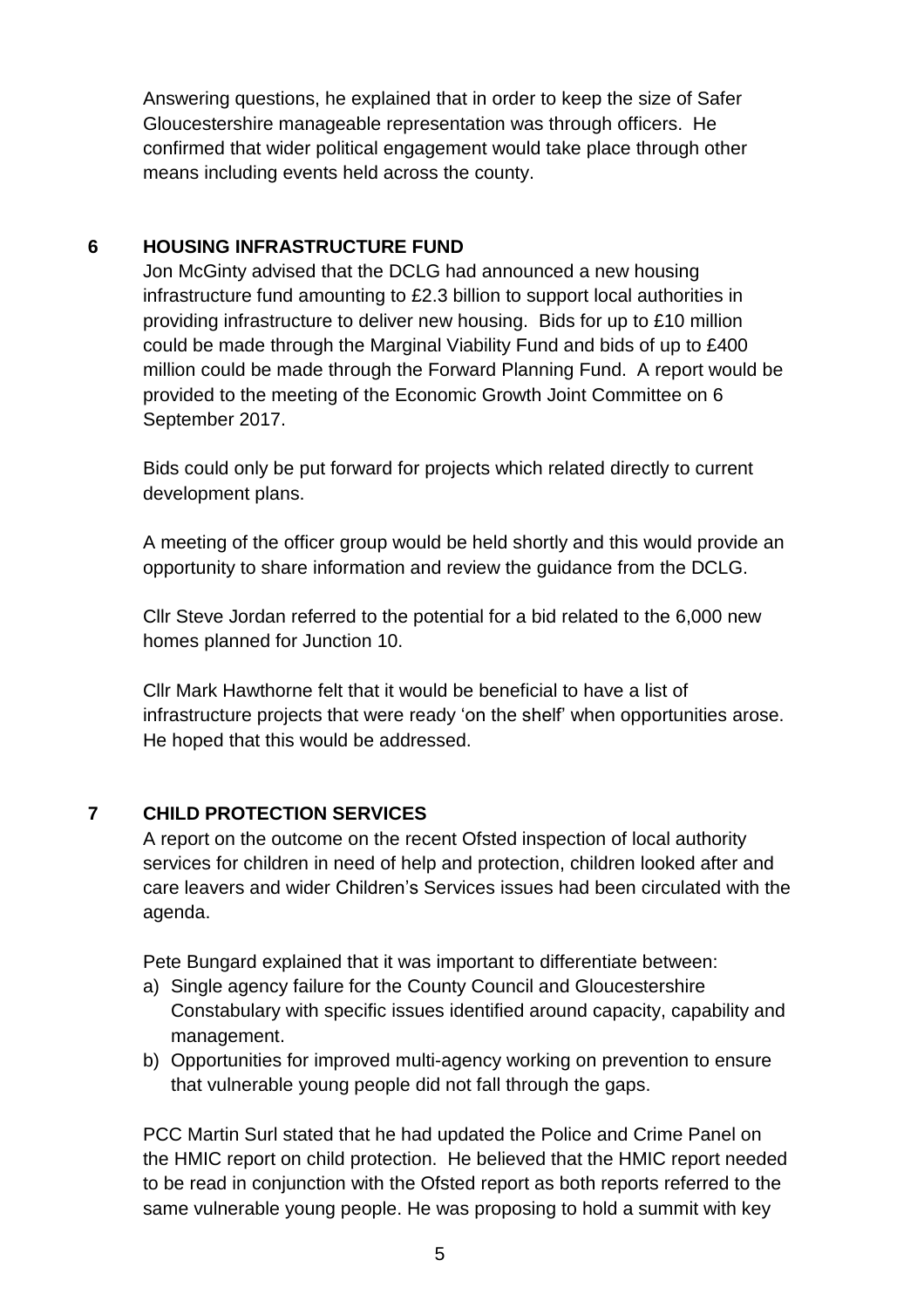partners to look forward and understand what 'good' looked like in terms of services for vulnerable young people.

Cllr Steve Jordan believed that it was important for Leadership Gloucestershire to make a collective contribution in responding to the Ofsted report. He said that Cheltenham Borough Council would be setting up a cross-party working group to look at the issues and work with relevant agencies including the County Council and the Police.

DCC Jon Stratford noted the importance of early intervention and believed that was where more resources needed to be directed. He said that the Police were working hard to address the issues raised in the HMIC report and the involvement of partners was critical in improving services.

Cllr Mark Hawthorne advised that the County Council was receiving support from the Local Government Association and was intending to appoint an improvement partner to help in raising standards of care. The improvement plan for Children's Services would cover a period of at least two years. He believed that there was a need to review the partnership arrangements across the county to ensure that they were sufficiently robust to respond to the concerns raised. He stated that David McCallum, Independent Chair of the Children's Safeguarding Board, would be leading figure and he undertook to invite him to attend the next meeting of Leadership Gloucestershire. *Action – Jane Burns*

#### **8 WORK PROGRAMME**

Cllr Steve Lydon believed that partners needed to take a step back and consider what Leadership Gloucestershire should be looking at. This included understanding how related bodies such as the Health and Wellbeing Board and the Economic Development Joint Committee fitted into the overall picture. He was concerned that on occasions Leadership Gloucestershire seemed to bump into an issue requiring financial support without any planning beforehand.

#### **9 TERMS OF REFERENCE**

This item was considered as the first proper item of business at the meeting.

Cllr Steve Lydon requested that the terms of reference for Leadership Gloucestershire be reviewed to ensure that they remained fit for purpose. He noted that it was custom and practice for bodies such as Leadership Gloucestershire to appoint a chair on an annual basis.

Cllr Steve Jordan and PCC Martin Surl supported a review of the terms of reference. This should include the appointment of the chair and identifying